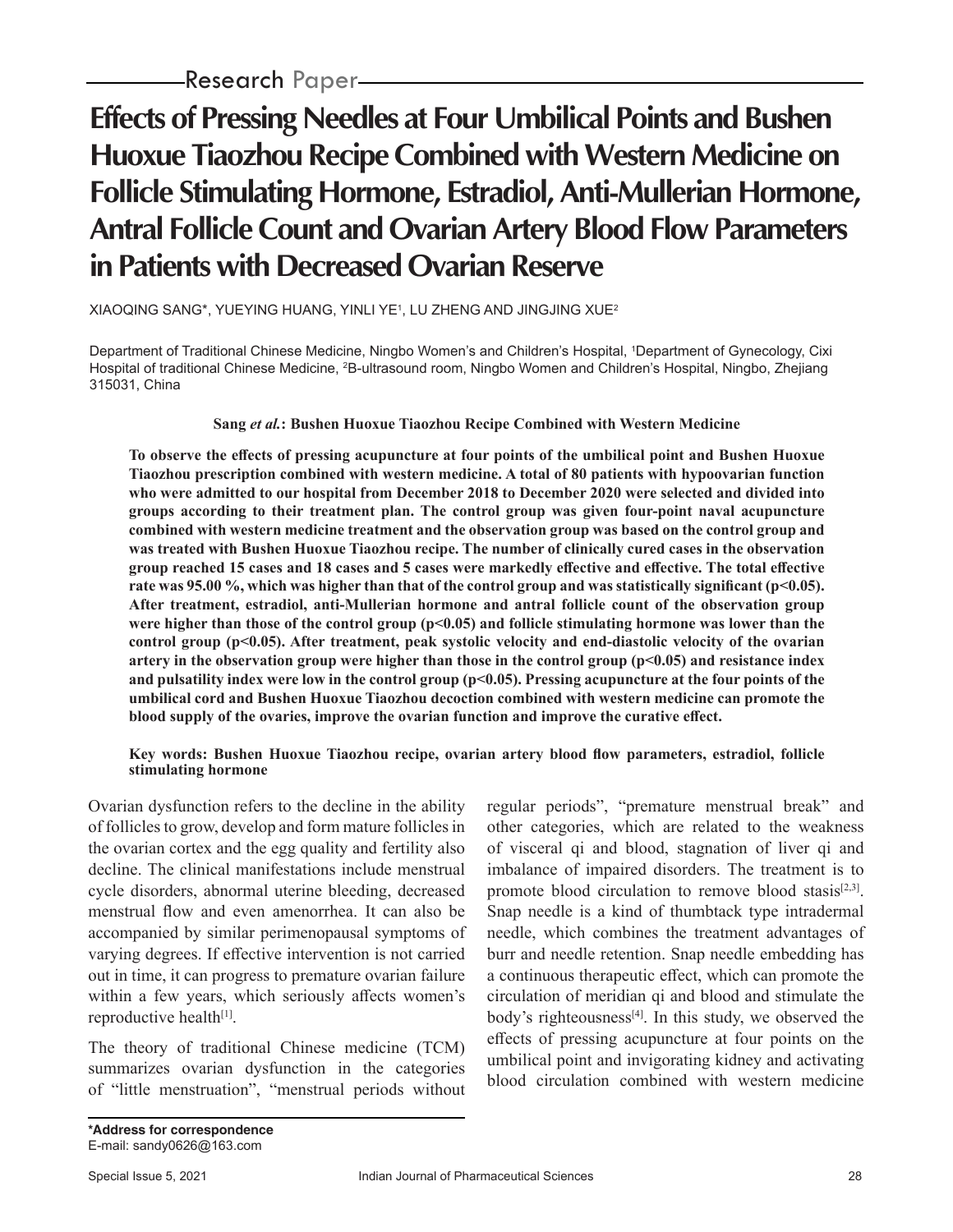treatment on follicle stimulating hormone (FSH), estradiol (E2), anti-Mullerian hormone (AMH) and antral follicle count (AFC) in patients with ovarian dysfunction and the influence of ovarian artery blood flow parameters.

## **MATERIALS AND METHODS**

## **General data:**

80 patients with diminished ovarian function admitted to our hospital from December 2018 to December 2020 were selected and divided into two groups according to their treatment regimens, with 40 cases in each group.

The control group was given umbilical, 4 point press acupuncture combined with western medicine treatment. The youngest was 20 y old, the elder was 40 y old and the average was  $(33.25\pm4.15)$  y old. The shortest course of disease was 4 mo, the longest was 2 y, the average was  $(1.22\pm0.37)$  y. The minimum body mass index is 18.91  $\text{kg/m}^2$ , the maximum is 25.45 kg/m<sup>2</sup> and the average is  $(22.28 \pm 1.41)$  kg/m<sup>2</sup>. The observation group was treated with Bushen Huoxue Tiaozhou prescription on the basis of the control group. The youngest was 19 y old, the elder was 40 y old, the average was  $(32.98\pm4.27)$  y; the shortest course of disease was 4 mo, the longest was 2 y and the average was  $(1.20\pm0.39)$  y; the minimum body mass index is  $18.86 \text{ kg/m}^2$ , the maximum is  $25.23$  $\text{kg/m}^2$  and the average is (22.15 $\pm$ 1.43) kg/m<sup>2</sup>.

**Inclusion criteria:** Ovarian dysfunction meets the criteria of the "2015 Expert consensus on low ovarian response"[5]; the onset is before the age of 40; menstrual disorders or amenorrhea, with or without infertility and laboratory indicators confirmed; age  $\geq$ 18 y old,  $\leq$ 40 y old; TCM dialectical classification conforms to the standard of kidney deficiency and blood stasis type in "Chinese Medicine Gynecology"<sup>[6]</sup>; late menstruation or low volume, inability to stop menstruation, infertility is the main symptom, lumbosacral soreness, dizziness, tinnitus, hot flashes and sweating are secondary symptoms. Tongue and pulse are manifested as ecchymosis on the side of the tongue and a thin or astringent pulse; the clinical data is complete.

**Exclusion criteria:** Menstrual arrest during puberty, pregnancy and menopause; sensitive physique; there is a history of related systemic treatment in the past 3 mo; decreased ovarian function caused by ovarian surgery; accompanied by other serious physical diseases. The comparison of general information between the two groups of patients was not statistically significant  $(p>0.05)$ .

# **Methods:**

The control group was given umbilical four-point press needles combined with western medicine treatment. On the  $5<sup>th</sup>$  d of menstruation, the E2 tablets/estradiol dydrogesterone tablets composite package 1/10 (trade name: fenmetone, Abbott Healthcare Products BV, Netherlands, Registration Certificate No. H20110159) 1 tablet/d, taken 3 mo continuously. Pressing acupuncture points-moisture, vaginal intercourse, bilateral Yushu, disinfecting the local skin, using Japanese Qingling needles with a needle length of 1.2 mm (Japan Soriya Co., Ltd., National Instruments Injection 20162271259) were applied to the above acupoints. Patients were asked to press each point vertically for 1 min and press each point 5 times a day. Continuously pressing for 3 d, rest after 1 d and continuous use for 3 mo results in menstrual cease.

The observation group was treated with Bushen Huoxue Tiaozhou prescription on the basis of the control group. Basic prescription of Bushen Huoxue Tiaozhou prescription: Dodder 15-30 g, *Eucommia* 15 g, wolfberry 15 g, *Angelica* 12 g, *Rehmannia* 15 g, Huangjing 12 g, Dangshen 15 g, *Atractylodes* 12 g, Poria 12 g, Yam 20 g, *Ligusticum wallichii* 9 g, the root of red-rooted salvia 12-15 g, *Rhizoma Cyperi* 6 g, excrementum pteropi 10 g (wrap-decoct), pollen typhae 10 g (wrap-decoct). Add vinegar tortoise shell 12-24 g during follicular phase. Add *Cimicifuga* 3-6 g, seville orange flower 6 g, herba lycopi 10 g to promote ovulation, sliced Cornus Cervi 9 g (first decoction), Epimedium 10-12 g, raspberry 10-12 g were added in luteal phase. Liver qi stagnation, take in *Akebiae trifoliate* fruit 9 g, toosendan fruit 3-6 g. The patients of asthenic cold dysmenorrhea take cassia bark tree 3-6 g, fennel 6-9 g, 1 dose daily, decoction juice 300 ml, two times in the morning and evening. Since the  $5<sup>th</sup>$  d of menstruation began take medicine which results in menstrual withdrawal and take continuous treatment for 3 mo.

# **Observation indicators and detection methods:**

The efficacy standards refer to the "Guiding Principles of Clinical Research on New Chinese Medicines"[7]: Clinical recovery: Menstrual cycle, menstrual volume returned to normal, ≥95 %, or pregnancy with infertility. Effectiveness: Menstrual cycle and menstrual volume were significantly improved,  $n \ge 70 \%$ , <95 %. Effective: Menstrual cycle or volume improved, n≥30 %, <70 %. Invalid: Does not meet the above standards. Efficacy index calculation formula: n=(integral before treatmentintegral after treatment)/integral before treatment×100 %.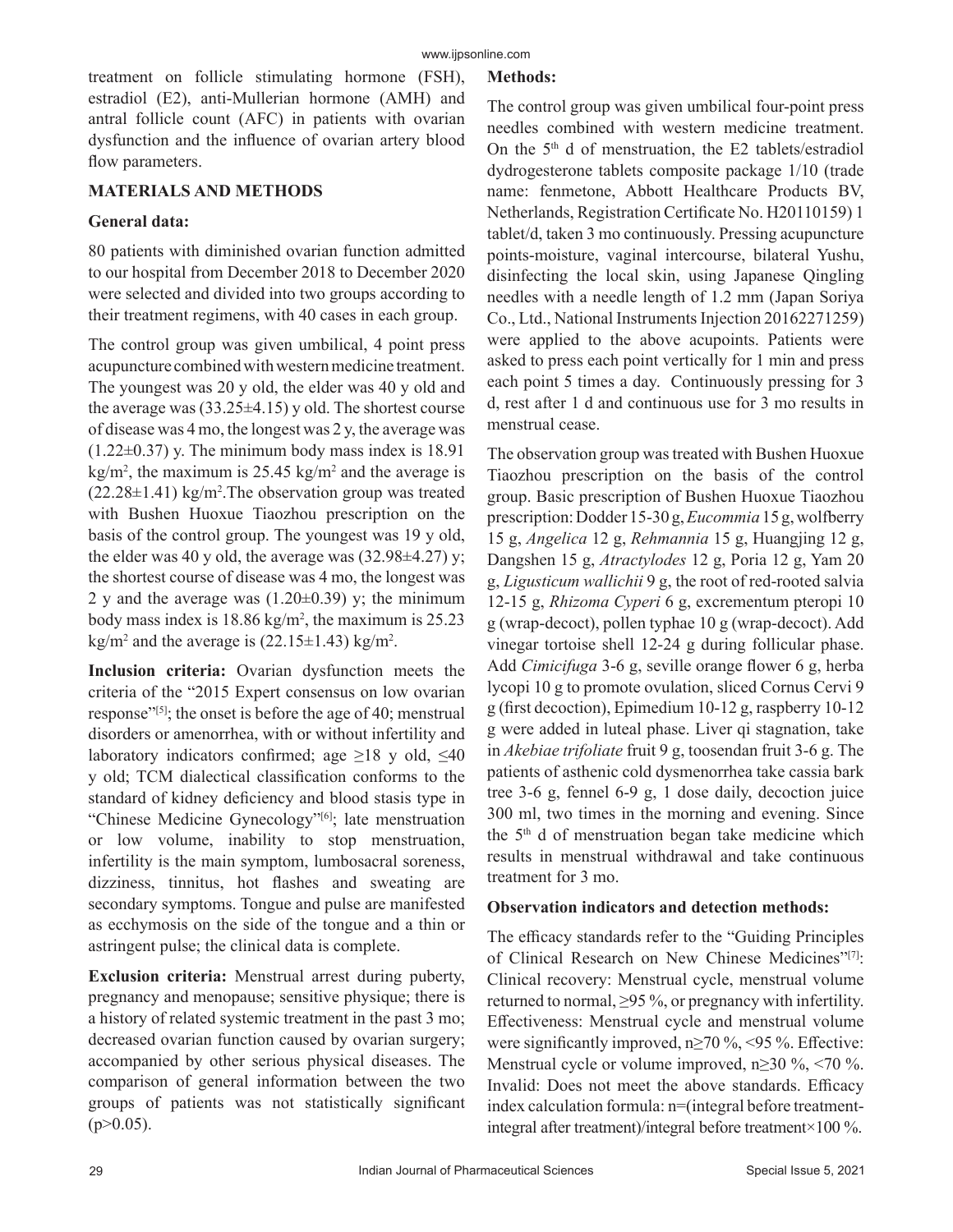**Detection method:** Before treatment and 3 mo after treatment, 5 ml fasting venous blood samples were collected and centrifuged after 1 h at room temperature and Centrifugal parameters are 3500 r/min, 10 min. The upper serum was taken to detect FSH and E2 by chemiluminescence method and AMH, leukemia inhibitory factor (LIF) and pregnancy-related proteins were detected by enzyme-linked immunosorbent assay. FSH, E2, AMH kit from Roche products, LIF, pregnancy-related protein kit from Shanghai enzymelinked biotechnology Co., Ltd was used. The detection instrument is of RT-96A enzyme labelling instrument of Shenzhen Mairui Bio Medical Electronics Co., Ltd.

The parameters of peak systolic velocity (PSV), resistance index (RI) and pulsatility index (PI) of ovarian artery blood flow were detected by transvaginal ultrasound before treatment and 3 mo after treatment and AFC was observed. On the  $3<sup>rd</sup> - 5<sup>th</sup>$  d of menstruation, the patient took the lithotomy position and placed the probe in the posterior vaginal dome. Detection instrument used is Toshiba SAL-77A vaginal ultrasound diagnostic instrument, Japan, with probe frequency of 5.0 MHz.

#### **Statistical methods:**

Data were processed with statistical package for the social sciences (SPSS) 19.0,  $(\bar{x} \pm s)$  was used to describe measurement indicators, t-test was used for comparison, count data was used for the number of cases (percentage) and  $\chi^2$  test was used for comparison, with a test level of 0.05.

## **RESULTS AND DISCUSSION**

Comparison of curative effect between two groups was carried out. In the observation group, 15 cases were cured, 18 cases were markedly effective and 5 cases were effective and the total effective rate was 95.00 %, which was higher than that of the control group, with statistical significance (p<0.05) (Table 1).

Comparison of FSH, E2, AMH and AFC between the two groups was observed. Before treatment, there was no significant difference in FSH, E2, AMH and AFC between the two groups (p>0.05). Compared with before treatment, E2, AMH and AFC in the two groups increased ( $p<0.05$ ) and FSH decreased ( $p<0.05$ ). After treatment, E2, AMH and AFC in the observation group were higher than those in the control group  $(p<0.05)$ and FSH was lower than that in the control group (p<0.05) (Table 2).

Comparison of endometrial receptivity indexes between the two groups was observed. Before treatment, there was no significant difference in ovarian artery blood flow parameters between the two groups  $(p>0.05)$ . Compared with before treatment, PSV and end-diastolic velocity (EDV) of ovarian artery in the two groups increased ( $p<0.05$ ), RI and PI decreased ( $p<0.05$ ). After treatment, PSV and EDV of ovarian artery in the observation group were higher than those in the control group ( $p<0.05$ ), RI and PI were lower than those in the control group  $(p<0.05)$  (Table 3).

| Group                | Number of<br>cases | <b>Clinical</b><br>recovery | Remarkable<br>effect | <b>Effective</b> | <b>Invalid</b> | <b>Total effective</b><br>rate |
|----------------------|--------------------|-----------------------------|----------------------|------------------|----------------|--------------------------------|
| Control group        | 40                 | 9(22.50)                    | 15 (37.50)           | 8(20.00)         | 8(20.00)       | 32 (80.00)                     |
| Observation<br>group | 40                 | 15 (37.50)                  | 18 (45.00)           | 5(12.50)         | 2(5.00)        | 38 (95.00)                     |
| $\chi^2$             |                    |                             |                      |                  |                | 4.114                          |
| p                    |                    |                             |                      |                  |                | 0.043                          |

# **TABLE 1: COMPARISON OF CURATIVE EFFECT BETWEEN THE TWO GROUPS [n (%)]**

#### **TABLE 2: COMPARISON OF FSH, E2, AMH AND AFC BETWEEN THE TWO GROUPS (x̅±s)**

| Group                | <b>Number</b><br>of cases | FSH (IU/I)                 |                    | $E2$ (pg/ml)               |                                                                       | AMH (ng/ml)     |                                                  | AFC $($ $\uparrow$ $)$ |                |
|----------------------|---------------------------|----------------------------|--------------------|----------------------------|-----------------------------------------------------------------------|-----------------|--------------------------------------------------|------------------------|----------------|
|                      |                           | <b>Before</b><br>treatment | After<br>treatment | <b>Before</b><br>treatment | After<br>treatment                                                    | <b>Before</b>   | After<br>treatment treatment treatment treatment | <b>Before</b>          | After          |
| Control<br>group     | 40                        |                            |                    |                            | $16.58 \pm 2.74$ $10.12 \pm 1.56$ $27.56 \pm 3.63$ $38.98 \pm 4.12$ * | $0.23 \pm 0.05$ | $0.26 \pm 0.04*$                                 | $2.61 + 0.59$          | $3.85 + 0.65*$ |
| Observation<br>group | 40                        | $15.98 + 2.82$             | $6.38 \pm 1.02^*$  |                            | $28.01 \pm 3.52$ 46.33 $\pm 4.56$ * 0.22 $\pm 0.06$                   |                 | $0.29 + 0.05*$                                   | $2.65+0.63$            | $4.25 + 0.54*$ |
| t                    |                           | 0.965                      | 12.691             | 0.563                      | 7.564                                                                 | 0.810           | 2.963                                            | 0.293                  | 2.994          |
| p                    |                           | 0.337                      | 0.000              | 0.575                      | 0.000                                                                 | 0.421           | 0.004                                            | 0.770                  | 0.004          |

Note: Comparison with pre-treatment \*p<0.05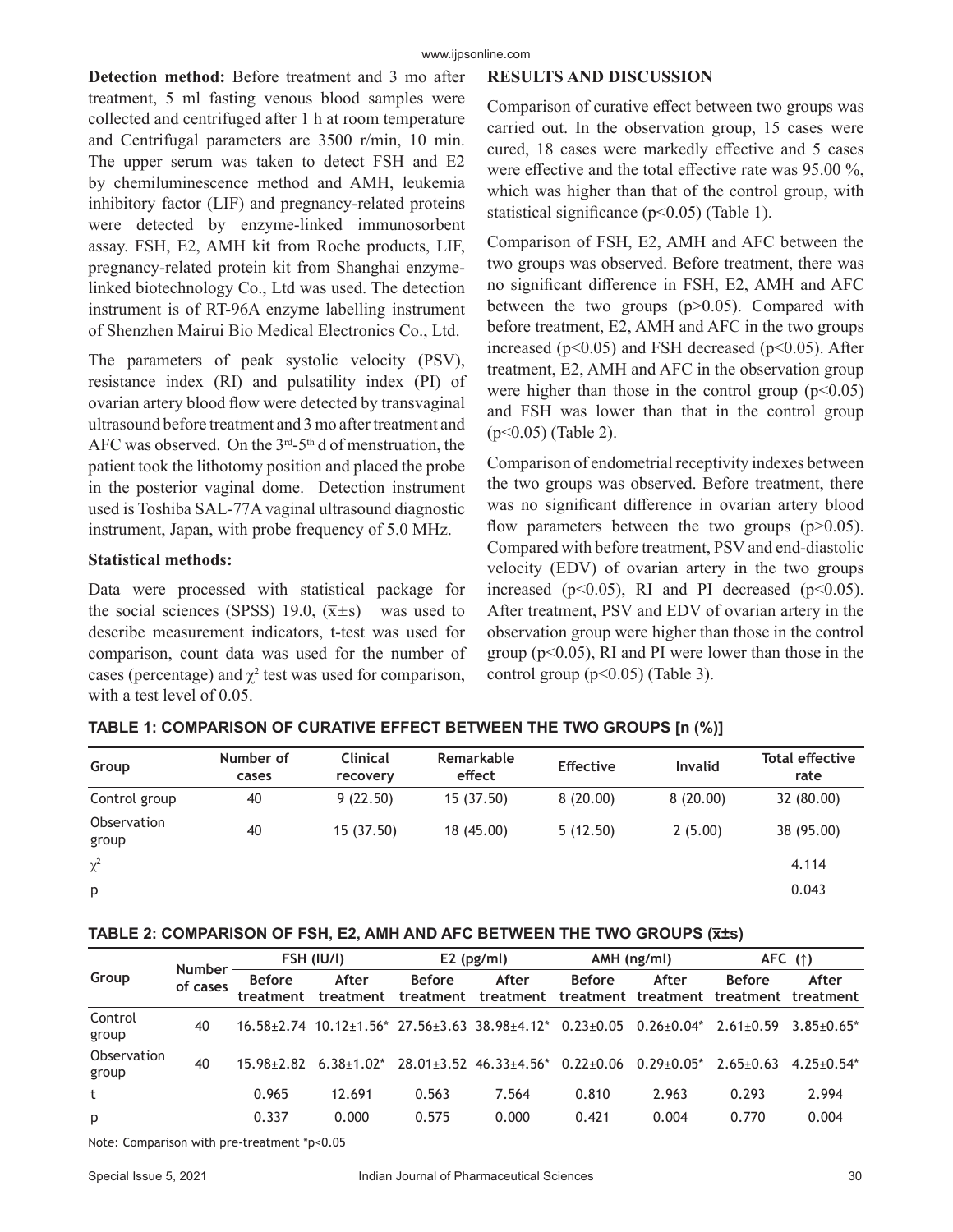| Group                | <b>Number</b><br>of cases | PSV (cm/s)                 |                                        | EDV (cm/s)                 |                    | <b>RI</b>       |                                                  | PI              |                |
|----------------------|---------------------------|----------------------------|----------------------------------------|----------------------------|--------------------|-----------------|--------------------------------------------------|-----------------|----------------|
|                      |                           | <b>Before</b><br>treatment | After<br>treatment                     | <b>Before</b><br>treatment | After<br>treatment | <b>Before</b>   | After<br>treatment treatment treatment treatment | <b>Before</b>   | After          |
| Control<br>group     | 40                        |                            | $10.52+1.21$ $12.02+1.32$ $5.12+1.01$  |                            | $6.56 \pm 0.98$    | $0.75 \pm 0.08$ | $0.70 + 0.06*$                                   | $1.45{\pm}0.46$ | $1.31 + 0.36*$ |
| Observation<br>group | 40                        |                            | $10.45+1.26$ $12.85+1.21$ <sup>*</sup> | $5.09 + 1.11$              | $7.53 \pm 1.14$    | $0.74 \pm 0.12$ | $0.63 + 0.08*$                                   | $1.47 + 0.42$   | $1.22 + 0.31*$ |
| t                    |                           | 0.253                      | 2.932                                  | 0.126                      | 4.081              | 0.439           | 4.427                                            | 0.203           | 1.198          |
| p                    |                           | 0.801                      | 0.004                                  | 0.900                      | 0.000              | 0.662           | 0.000                                            | 0.840           | 0.234          |

**TABLE 3: COMPARISON OF OVARIAN ARTERY BLOOD FLOW PARAMETERS BETWEEN THE TWO GROUPS (x̅±s)**

Note: Compared to this group before treatment, \*p<0.05

Comparison of safety was also observed. No adverse reactions such as gastrointestinal discomfort, rash and dizziness occurred in 80 patients during medication.

Pressing acupuncture belongs to the category of intradermal acupuncture. Pressing the needle body into the skin can play a role in acupoints massage. It can be used during shoulder-hand syndrome, migraine, primary dysmenorrhea, insomnia, cardiovascular disease, postoperative analgesia and chemotherapy. It is widely used in many fields such as anti-spitting<sup>[8-10]</sup>. The water point selected in this study is the main point of the Ren channel, which can regulate water channels, regulate qi and relieve pain; Yinjiao is the intersection of Chongmai, Renmai and foot shaoyin, which can adjust the meridian solid band, promote water and reduce swelling. The meeting of pulse and foot shaoyin can regulate qi and relieve pain, moisten the intestines and relax bowel movements. The above mentioned fourpoint pressing acupuncture treatment at the umbilical can regulate Chong Ren, activate blood and regulate menstruation<sup>[11,12]</sup>.

The level of E2 in patients with hypoovarian function decreases and FSH and luteinizing hormone jointly promote the secretion of  $E2^{[13,14]}$ . When E2 is at a low level, negative feedback regulates the large amount of FSH secreted by the pituitary gland, which causes the level of FSH to increase<sup>[15]</sup>. AMH is derived from female primordial germ cells, which is a stable indicator of ovarian function and is not affected by menstrual cycle, hormones, drugs, etc.,<sup>[16]</sup>. AFC refers to the larger follicles between ovarian granulosa cells and is an important indicator of ovarian reserve function $[17]$ . This study found that pressing acupuncture at four umbilical points and Bushen Huoxue Tiaozhou prescription combined with western medicine can improve the curative effect, improve menstrual cycle and clinical symptoms, promote pregnancy and through laboratory index tests, it was found that four umbilical

points press acupuncture and Bushen Huoxue Tiaozhou recipe combined with western medicine to treat ovarian dysfunction can regulate the level of reproductive hormones and improve ovarian function. This study also detected two groups of ovarian artery blood flow parameters before and after treatment, found that umbilical four point press needle and Bushen Huoxue Tiaozhou prescription combined with western medicine treatment of ovarian dysfunction can improve ovarian artery PSV, EDV, reduce RI, PI, suggesting that umbilical four point press needle and Bushen Huoxue Tiaozhou prescription combined with western medicine treatment of ovarian dysfunction can improve ovarian blood supply, reduce ovarian injury caused by ischemia and hypoxia, is conducive to the protection of ovarian function. This is because the umbilical four-point press needle can promote local blood circulation and improve the blood supply of the uterus and ovaries. Kidney-tonifying drugs such as *Cuscuta, Eucommia ulmoides, Lycium barbarum* and *Rehmannia glutinosa*  in Bushen Huoxue Tiaozhou prescription have similar sex hormone like effects. They can regulate the function of the hypothalamus pituitary ovarian axis and have a two way regulatory effect on reproductive function and can increase the body's immunity, function, improve ovarian responsiveness and other ways to improve ovarian reserve function<sup>[18]</sup>. *Ligusticum wallichii*, the root of red-rooted salvia, *Rhizoma Cyperi*, excrementum pteropi, cattail pollen and other TCM for promoting blood circulation and removing blood stasis can improve pelvic blood rheology and improve uterine and ovarian microcirculation<sup>[19]</sup>.

In summary, the combination of four-point umbilical acupuncture and Bushen Huoxue Tiaozhou prescription combined with western medicine to treat ovarian dysfunction can promote blood supply to the ovaries, improve ovarian function and improve curative effect.